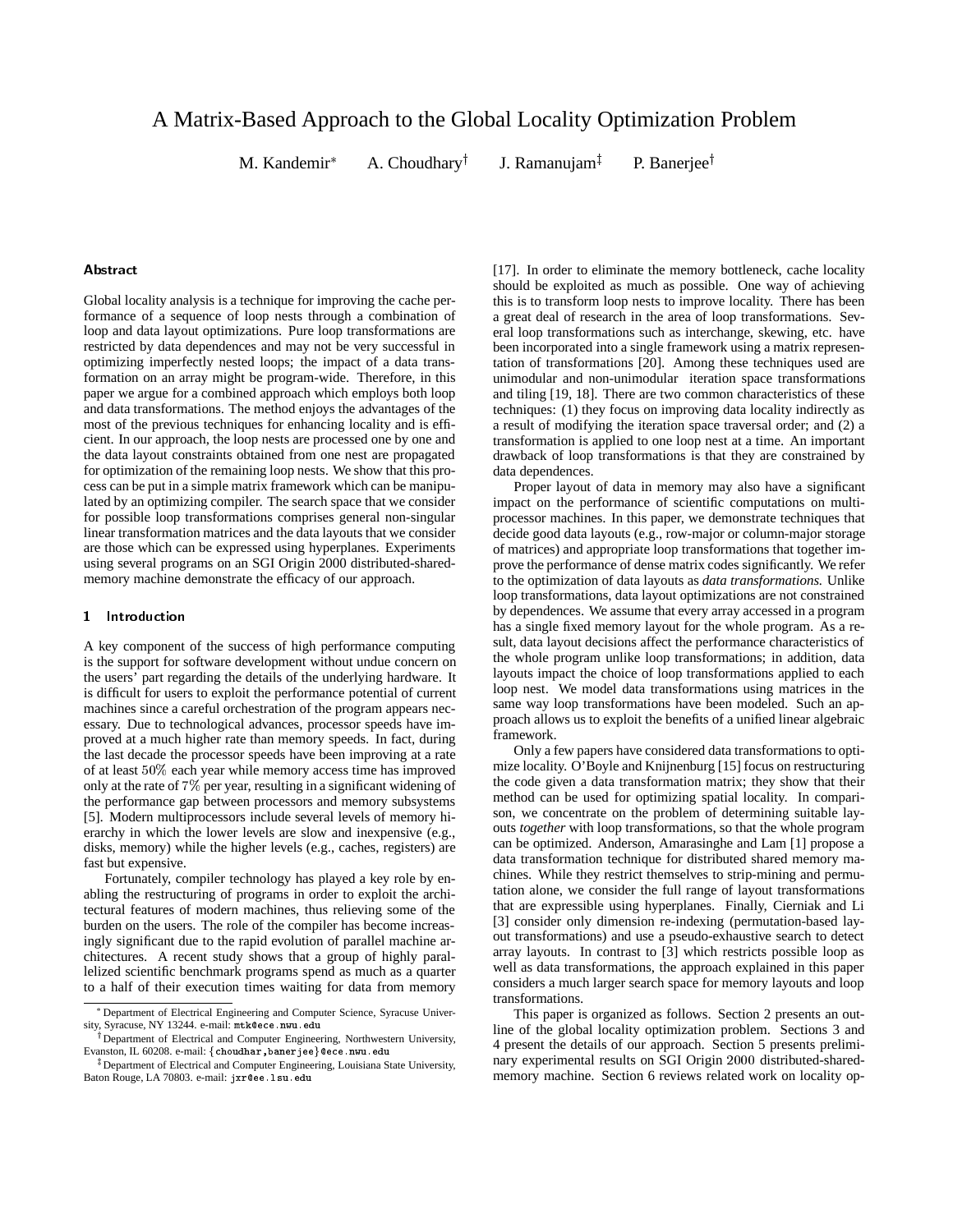timization and Section 7 summarizes the paper with an outline of ongoing and future work.

# 2 Overview of our approach to global locality optimization

As noted earlier, there is a vast amount of work in optimizing locality for a single loop nest using iteration space (loop) transformations [18, 12, 13]. Recently some authors [1, 15, 11] have proposed techniques to optimize spatial locality in a loop nest using data space transformations. Such a transformation typically modifies the memory layout of a multi-dimensional array. The main problem with this approach is that modifying the memory layout of an array has a *global* effect meaning that it affects the locality of all references to that array in all the loop nests. We show that such a global impact can in fact be exploited using a proper mix of data space and iteration space transformations.

Our approach to the global locality optimization problem can be defined informally as follows. First, we transform the program into a canonical form using loop fusion, loop distribution, and code sinking [20]; in this canonical form, the program contains two types of references, the ones that occur inside loop nests, and those that occur between loop nests. In our approach, only the references within loop nests can affect memory layout decisions; in determining layouts, we simply ignore the references between loop nests. Then we construct an interference graph similar to that used by Anderson and Lam [2]. This is a bipartite graph which contains two sets of vertices; one set corresponding to the loop nests and the other corresponding to the arrays. There is an undirected edge between an array vertex and a loop nest vertex if and only if that loop nest accesses that array. Our technique works on a single connected component of this graph at a time, since there are no common arrays between different connected components.

For a single connected component, we first order the loop nests according to a cost criterion, from the most costly nest to the least costly. Practically, the *cost* of a loop nest can be defined as its uniprocessor execution time. We currently use profile information to compute the cost of each nest in a given connected component. Profiling the sequential code also allows us to obtain array sizes, loop bounds and probabilities of conditional statements. Notice that this ordering of loop nests is not a modification or transformation to the structure of the program; but rather a step to determine in which order the loop nests will be considered by our algorithm. Then the algorithm starts with the most costly nest and optimizes it for locality. After this process, suitable memory layouts for (possibly some of) the arrays referenced in this loop nest are determined. Afterwards, we move to the next most costly nest. In optimizing this nest, we take into account the memory layouts determined during the optimization of the most costly nest. After each nest is optimized, (possibly) new memory layouts are determined and all the memory layouts obtained so far are propagated as layout constraints for optimizing the next nest in the connected component. During the processing of a single connected component, when a loop nest is to be optimized, the compiler can encounter three different possibilities: (1) No constraint exists; that is, none of the arrays have a determined memory layout so far, and we have complete freedom on the choice of loop transformations. In this case, the compiler's task is to determine the memory layouts of the arrays referenced in the loop nest as well as to find an accompanying iteration space transformation; (2) The memory layouts of some of the arrays referenced in the loop nest have already been fixed during the processing of a previous loop nest. Here, the task is to determine the memory layouts of the remaining arrays and to transform the iteration space accordingly; and (3) We have restrictions in the iteration space other than those due to data dependences. These

restrictions are in general related to parallelism; typically, these restrictions can arise due to the need to reduce (or perhaps eliminate) false sharing [16] or the need to exploit the largest granularity of parallelism [18]. Of course, Case <sup>1</sup> can be seen as a special form of Cases <sup>2</sup> or <sup>3</sup> and a combination of Cases <sup>2</sup> and <sup>3</sup> as well as several other special cases may also occur. In the next section we give details of our approach.

### 3 Data and loop transformations

# 3.1 Canonical form

We assume that the only control flow that we have is loop structures. In our canonical form, a program consists of only a sequence of (preferably perfectly-nested) loop nests. We bring a program into this form using a technique similar to that proposed by McKinley et al. [13], which uses loop fusion and loop distribution.

Our algorithm first normalizes each nest such that the step size of each loop becomes one. It then focuses on imperfectly nested loops and transforms them into perfectly nest loops using a combination of loop fusion, loop distribution and code sinking. After a sequence of independent loop nests is obtained, a final pass applies loop fusion once more combining adjacent loop nests if doing so improves temporal locality without causing undue register pressure. The overall approach is similar to that proposed in [13]; the details are beyond the scope of this work.

Consider the program fragment shown on the left part of Figure 1. This fragment consists of two imperfectly nested loop nests. Within the loop nests are the names of the arrays accessed. Our approach transforms these loop nests into a series of perfectly nested loops. In this example, we assume that this can be accomplished using loop fusion for the first imperfectly nested loop nest and loop distribution for the second.

# 3.2 Interference graph

Next the compiler builds an interference graph similar to that used by Anderson and Lam [2] in automatic data decomposition. This is a bipartite graph  $(V_n, V_a, E)$  where  $V_n$  is the set of loop nests,  $V_a$  is the set of arrays, and E is the set of edges between loop vertices and array vertices. There is an edge  $e \in E$  is between  $v_a \in V_a$  and  $v_n \in V_n$  if and only if  $v_n$  references  $v_a$ . Then we run a connected-component algorithm on this graph. For the example given in Figure 1, we have two connected components. Each connected component is fed into our global locality optimization algorithm explained in the rest of this paper.

# 3.3 Hyperplane-based layout representation

Our approach to memory layout representation is based on hyperplane theory from linear algebra and is briefly explained below. The details are beyond the scope of this paper and can be found elsewhere [7]. In this framework, hyperplanes are used to represent memory layouts of multi-dimensional arrays. For an  $m$ dimensional array, a hyperplane defines a set of array elements  $(j_1, j_2, \dots, j_m)$  which satisfy the following equation

$$
g_1 j_1 + g_2 j_2 + \dots + g_m j_m = c \tag{1}
$$

where c is a constant. In this equation,  $g_1, g_2, \dots, g_m$  are rational numbers called hyperplane coefficients and  $c$  is a rational number called hyperplane constant [6]. We refer to  $\bar{g} = (g_1, g_2, \dots, g_m)^T$ as a hyperplane vector associated with equation (1). When there is no ambiguity, all transposition symbols from vectors will be omitted. A *hyperplane family* is a set of hyperplanes with the same coefficients but with a different constant (c value).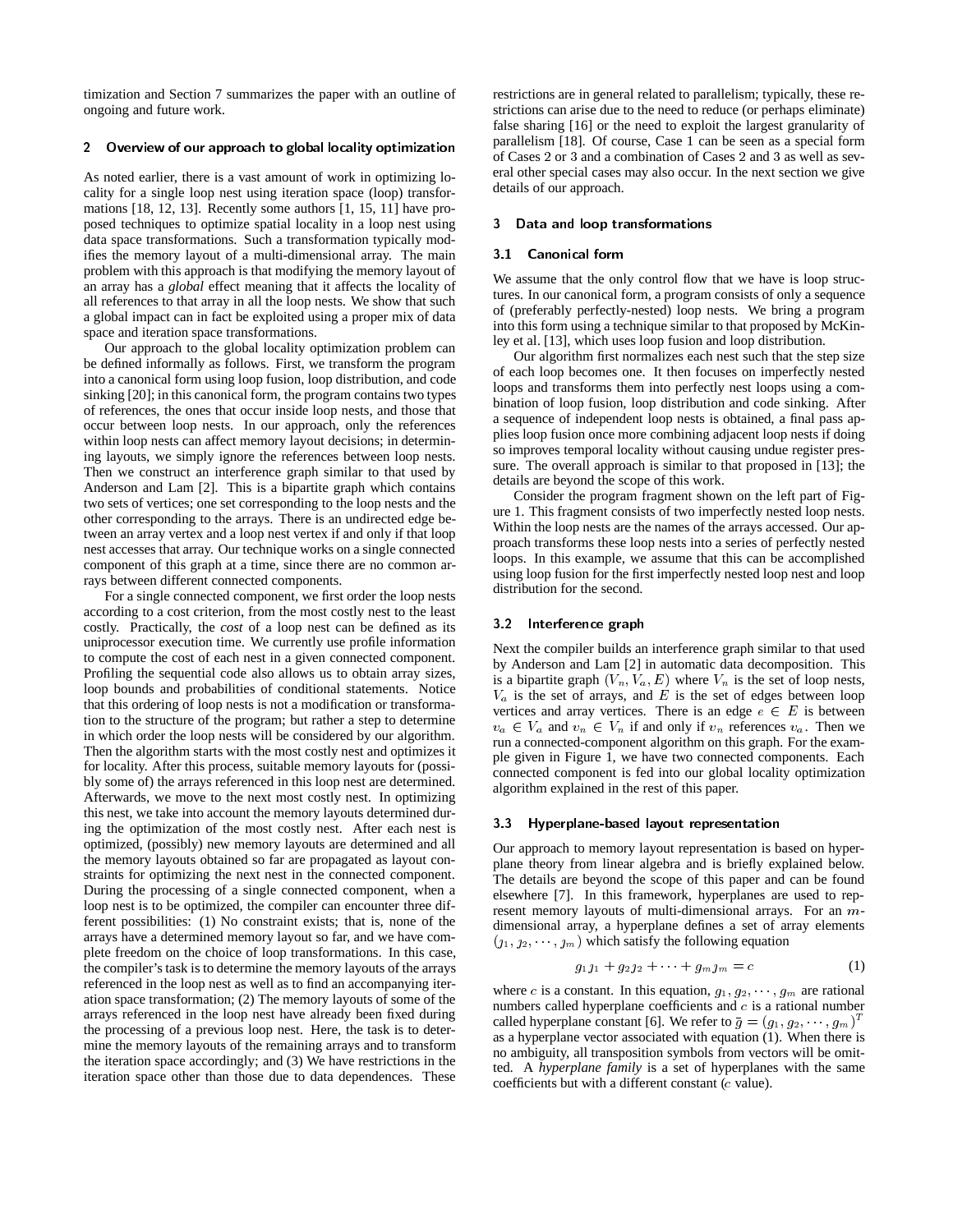

Figure 1: Example application of locality optimization algorithm.

An important observation is that a hyperplane family can be used to partially define the memory layout of a multi-dimensional array. Let us concentrate now on a two dimensional  $N \times N$  array stored in column-major form in memory as is the case in Fortran. We can think of each column of this array as a hyperplane (a line); and all columns collectively define a hyperplane family. Here, the hyperplane vector is  $(0, 1)$  and hyperplane equation is  $j_2 = c$  where  $1 \leq c \leq N$ . For example,  $j_2 = 5$  represents the fifth column of the array. Two array elements  $J$  and  $J'$  belong to the same hyperplane  $\bar{g}$  if

$$
\bar{g}\bar{J} = \bar{g}\bar{J}'.
$$
 (2)

Returning to our two-dimensional column-major array, since the array elements (1, 5) and (4, 5) satisfy equation (2) for  $\bar{q} = (0, 1)$ they belong to the same hyperplane which can be identified with  $c = 5<sup>1</sup>$  On the other hand, for instance,  $(1, 5)$  and  $(1, 6)$  do not satisfy equation (2), therefore, they belong to different hyperplanes. It is important to stress that the memory layouts defined by hyperplanes are not limited to the conventional layouts such as columnmajor and row-major. For example, a hyperplane family defined by  $(1, -1)$  also represents a memory layout where, say, the array elements  $(2, 3)$  and  $(4, 5)$  map on the same hyperplane. It is easy to see that such a memory layout corresponds to diagonal-layout (or skewed-layout) where the elements in each diagonal are stored consecutively in memory. Similarly, the hyperplane vectors given by  $(1, 0)$  and  $(1, 1)$  correspond to row-major and anti-diagonal memory layouts respectively. Figure 2 shows a few possible memory layouts for an  $8 \times 8$  array and the associated hyperplane vectors. Each circle in this figure represents an array element. With such a representation, we say that two array elements have *spatial locality* (or physical proximity) if they belong to the same hyperplane. For example,  $(1, 5)$  and  $(4, 5)$  have spatial locality in column-major layout whereas  $(2, 3)$  and  $(4, 5)$  have spatial locality in diagonallayout expressed using  $(1, -1)$ . Notice that for example in columnmajor memory layout, our spatial locality definition does not encompass two elements that are mapped onto different columns but in consecutive memory locations.

For two-dimensional arrays, a single hyperplane family is sufficient to define the memory layout. In higher dimensions, however, we may need to use more hyperplane families. Let us concentrate on a three-dimensional array  $U$  whose layout is column-



Figure 2: Example memory layouts for two-dimensional arrays and their hyperplane vectors.

major. Such a layout can be represented using two hyperplanes:  $\bar{g} = (0, 0, 1)$  and  $\bar{h} = (0, 1, 0)$ . We can write these two hyperplanes collectively as a layout constraint matrix or simply a layout matrix

$$
L_U=\left(\begin{array}{c}\bar{g}\\\bar{h}\end{array}\right)=\left(\begin{array}{ccc}0&0&1\\0&1&0\end{array}\right).
$$

In that case, two data elements  $J$  and  $J'$  have spatial locality (i.e., map onto the same hyperplane) if both of the following are true:

$$
\begin{array}{rcl}\n\bar{g}\bar{J} & = & \bar{g}\bar{J}' & \\
\bar{h}\bar{J} & = & \bar{h}\bar{J}' & \\
\end{array} \tag{3}
$$

The elements that exhibit spatial locality should be stored in consecutive memory locations. This idea can easily be generalized to higher dimensions as well [7].

# 3.4 Single nest-level optimizations

Nest-level optimizations (or local optimizations) transform a loop nest to increase cache locality. Essentially, the objective is to obtain either temporal locality or stride-one access of the arrays which is important for architectures with some form of cache hierarchy. To understand the effect of a loop transformation let us represent a loop nest of depth *n* which consists of loops  $i_1, i_2, \dots, i_n$  as a polyhedron defined by the loop limits. We use an  $n$ -dimensional vector  $\bar{I} = (i_1, i_2, \dots, i_n)$  called the iteration vector to denote the execution of the body of this loop nest with  $i_1 = i_1, i_2 =$  $i_2$ ,  $\ldots$ ,  $i_n = i_n$ .

We assume that the array subscript expressions and loop bounds are affine functions of enclosing loop indices and symbolic variables. We can model each array reference using an access matrix  $\mathcal L$  and a constant vector  $\bar{\sigma}$  [18, 12]. As an example, a reference  $U(i + 1, j)$  to a two-dimensional array U in a loop nest of depth two with i as the outer loop index is represented by  $\mathcal{L}\bar{I} + \bar{\sigma}$ , where

$$
\mathcal{L} = \left( \begin{array}{cc} 1 & 0 \\ 0 & 1 \end{array} \right) \text{ and } \bar{o} = \left( \begin{array}{c} 1 \\ 0 \end{array} \right).
$$

In general, if the loop nest is of depth  $n$  and the array in question is *m*-dimensional, the access matrix is of size  $m \times n$  and the constant vector is <sup>m</sup>-dimensional.

The class of iteration space transformations we are interested in can be represented using linear non-singular transformation matrices. For a loop nest of depth  $n$ , the iteration space transformation

<sup>1</sup> Notice that the multiplies in equation (2) are dot products.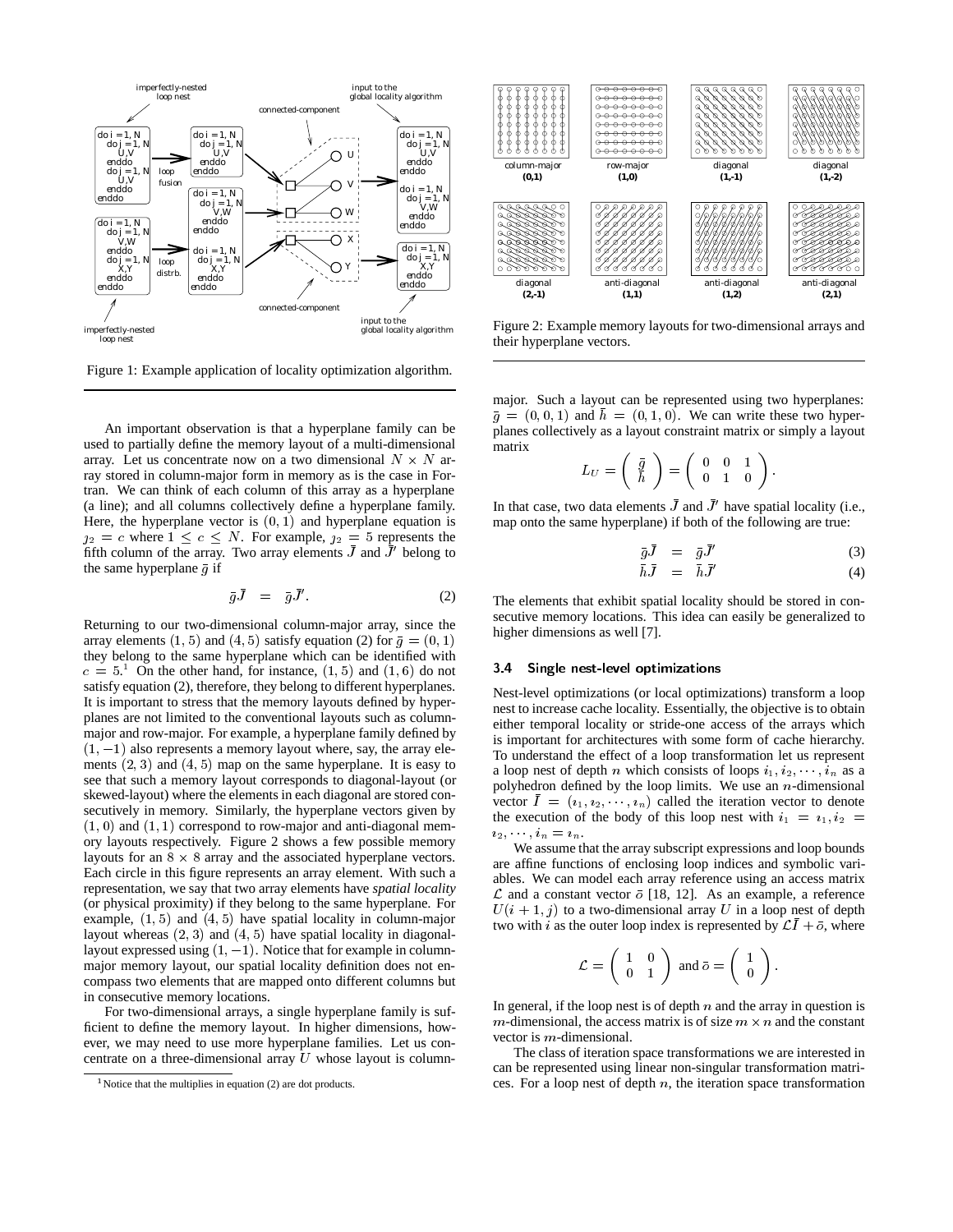matrix T is of size  $n \times n$ . Such a transformation maps each iteration vector *I* of the original loop nest to an iteration  $I' = TI$  of  $\bar{g}$ the transformed loop nest. Therefore, after the transformation, the new subscript function is  $\mathcal{L}T^{-1}\bar{I}' + \bar{o}$ . The problem investigated in works such as [18] and [12] is to select a suitable  $T$  such that the locality of the reference is improved and all the data dependences in the original nest are preserved.

Consider the three-point stencil computation nest shown in Figure 3(a). Assuming column-major memory layouts for  $U$  and  $V$ , the accesses to both the arrays are poor from the locality point of view. The problem is that successive iterations of the inner loop  $j$  touches different columns. The chances are very low that a line brought into cache in one of these iterations will stay in the cache when any of its elements is reused. An iteration space transformation technique such as the one proposed by Li [12] optimizes this nest by interchanging [20] the loop order which is legal in this case. This loop transformation can be represented by a *unimodular* transformation matrix

$$
T=\left(\begin{array}{cc} 0 & 1 \\ 1 & 0 \end{array}\right).
$$

We note that the same nest can also be improved using data transformations instead. Our approach uses the hyperplane-based layout representation explained earlier.

Let  $I = (i, j)$  and  $I_{next} = (i, j + 1)$ ; that is, I and  $I_{next}$  are two consecutive iterations. We focus on array  $U$ , a similar analysis also applies to array V. Two data elements accessed by I and  $I_{next}$ are  $\mathcal{L}I + \bar{\sigma}$  and  $\mathcal{L}I_{next} + \bar{\sigma}$  respectively. Using equation (2), in order to have a spatial locality  $\bar{g}(\mathcal{L}\bar{I} + \bar{o}) = \bar{g}(\mathcal{L}\bar{I}_{next} + \bar{o})$  should be satisfied, where  $\bar{g}$  represents an optimal layout. Taking into account I and  $I_{next}$ , solving this last equality gives us  $\bar{g}\ell = 0$  where  $\ell$  is the last column of  $\mathcal{L}$ . That is, if we choose a hyperplane vector  $\bar{g}$ such that  $\bar{g} \in Ker\{\ell\}$ , we will have spatial locality. Since, in our example,

$$
\mathcal{L}=\left(\begin{array}{cc} 1 & 0 \\ 0 & 1 \end{array}\right),
$$

we have  $\ell = (0, 1)^T$ . Choosing  $\bar{g}$  from null space of  $\ell$ , gives us  $\bar{g} = (1, 0)$ , which, as mentioned earlier (see Figure 2), corresponds to row-major memory layout. The details of how to select a suitable vector from Ker set (null set) are not important for the purposes of this paper. In summary, in order to have a good spatial locality in the innermost loop, we have to change the memory layout of  $U$ (and that of  $V$ ) from column-major to row-major.

# 4 Combined data and loop transformations for improving locality

We have shown in the previous section that in order to optimize spatial locality of a loop nest both loop and data transformations may be used. In the following, we show how to combine these two optimization techniques. Let us focus on a two-dimensional array <sup>U</sup> referenced in a loop nest of depth two using an access matrix  $\mathcal{L}$ . The results to be presented easily extend to higher dimensional arrays and loop nests as well. We define  $I' = (i, j)$  t and  $I'_{next} = (i, j + 1)$  as two consecutive iteration vectors *after* the transformation. Also assume that we will use a  $2 \times 2$  transformation matrix T and  $Q = T^{-1}$ . After the transformation, in order to have spatial locality (see equation (2)),

$$
\bar{g}(\mathcal{L}QI' + \bar{o}) = \bar{g}(\mathcal{L}QI'_{next} + \bar{o})
$$

should be satisfied. Solving this equation, we obtain

$$
\bar{g}\mathcal{L}\bar{q} = 0, \qquad (5)
$$

where  $\bar{q}$  is the last column of Q. Therefore the problem is to find a  $\bar{g}$  and a  $\bar{q}$  for a given  $\mathcal L$  such that the equation given by (5) will be satisfied.

Notice that this equation is non-linear and is with regard to a single loop nest and a single reference. In order to optimize locality globally (program-wide) we should set up and solve simultaneously the equations similar to (5) for each reference in each loop nest. Of course, given a large number of loop nests and references, this system of equations may not have a solution, in which case we should ignore some equations. Exactly which equations will be ignored depends largely on the profile information.

We illustrate the process using an example first. Consider the program fragment given in Figure 3(b). The access matrices for this program are as follows:

- For the first nest:  $\mathcal{L}_U = \begin{pmatrix} 1 & 1 \\ 0 & 1 \end{pmatrix}, \mathcal{L}_V$  $\begin{pmatrix} 1 & 1 \ 0 & 1 \end{pmatrix}$  ,  $\mathcal{L}_V = \left( \begin{array}{cc} 1 & 0 \ 0 & 1 \end{array} \right)$  .  $\begin{pmatrix} 1 & 0 \\ 0 & 1 \end{pmatrix}$ .
- For the second nest:  $\mathcal{L}_{U_1} = \begin{pmatrix} 0 & 1 \\ 1 & 0 \end{pmatrix}, \mathcal{L}_{U_2}$  $\begin{pmatrix} 0 & 1 \ 1 & 0 \end{pmatrix}$  ,  $\mathcal{L}_{U_2} = \left( \begin{array}{cc} 1 & 0 \ 0 & 1 \end{array} \right)$  .  $\begin{pmatrix} 1 & 0 \\ 0 & 1 \end{pmatrix}$ .

We would like to find suitable loop transformation matrices for both the loop nests, and to determine accompanying memory layouts for arrays  $U$  and  $V$ . Let  $T$  and  $S$  denote the transformation matrices for the first and second nest respectively, and  $Q = T^{-1}$  and  $R =$  $S^{-1}$ . Also let  $\bar{q} = (q_{12}, q_{22})^T$  and  $\bar{q} = (r_{12}, r_{22})^T$  be the last columns of Q and R respectively. Let  $\bar{g} = (\alpha_g, \beta_g)$  and  $\bar{h} =$  $(\alpha_h, \beta_h)$  represent the optimal layouts of U and V respectively. Using (5), we obtain the following for the first loop nest:

\n- For array 
$$
U: (\alpha_g, \beta_g) \left( \begin{array}{cc} 1 & 1 \\ 0 & 1 \end{array} \right) \left( \begin{array}{c} q_{12} \\ q_{22} \end{array} \right) = 0.
$$
\n- For array  $V: (\alpha_h, \beta_h) \left( \begin{array}{cc} 1 & 0 \\ 0 & 1 \end{array} \right) \left( \begin{array}{c} q_{12} \\ q_{22} \end{array} \right) = 0.$
\n

For the references to array  $U$  in the second nest,

$$
(\alpha_g, \beta_g) \begin{pmatrix} 0 & 1 \\ 1 & 0 \end{pmatrix} \begin{pmatrix} r_{12} \\ r_{22} \end{pmatrix} = 0 \text{ and}
$$
  

$$
(\alpha_g, \beta_g) \begin{pmatrix} 1 & 0 \\ 0 & 1 \end{pmatrix} \begin{pmatrix} r_{12} \\ r_{22} \end{pmatrix} = 0.
$$
 We can write these equations  
collectively as

$$
\begin{pmatrix}\nq_{12} + q_{22} & q_{22} & 0 & 0 \\
0 & 0 & q_{12} & q_{22} \\
r_{22} & r_{12} & 0 & 0 \\
r_{12} & r_{22} & 0 & 0\n\end{pmatrix}\n\begin{pmatrix}\n\alpha_g \\
\beta_g \\
\alpha_h \\
\beta_h\n\end{pmatrix} = \bar{0}.
$$
\n(6)

It should be noted that a solution to such a system for  $q_{12}$ ,  $q_{22}$ ,  $r_{12}$ ,  $r_{22}, \alpha_g, \beta_g, \alpha_h$ , and  $\beta_h$  will give us suitable loop transformation matrices (actually only last columns of the inverses of them) as well as optimized memory layouts. However, we have some additional constraints as well; specifically, for each unknown vector such as  $\bar{q}$ ,  $\bar{r}$ ,  $\bar{g}$  and h at most one of the entries may be zero. With these additional constraints solving the non-linear system given by equation (6) is very difficult.

What we need is a heuristic that works fast in practice and generates acceptable near-optimal solutions. We note that (6) can easily be divided into two sub-matrix equations each for a single nest:

Next 1:

\n
$$
\begin{pmatrix}\n q_{12} + q_{22} & q_{22} & 0 & 0 \\
 0 & 0 & q_{12} & q_{22}\n \end{pmatrix}\n \begin{pmatrix}\n \frac{\alpha_g}{\beta_g} \\
 \frac{\alpha_h}{\beta_h}\n \end{pmatrix}\n = \n \bar{0}(7)
$$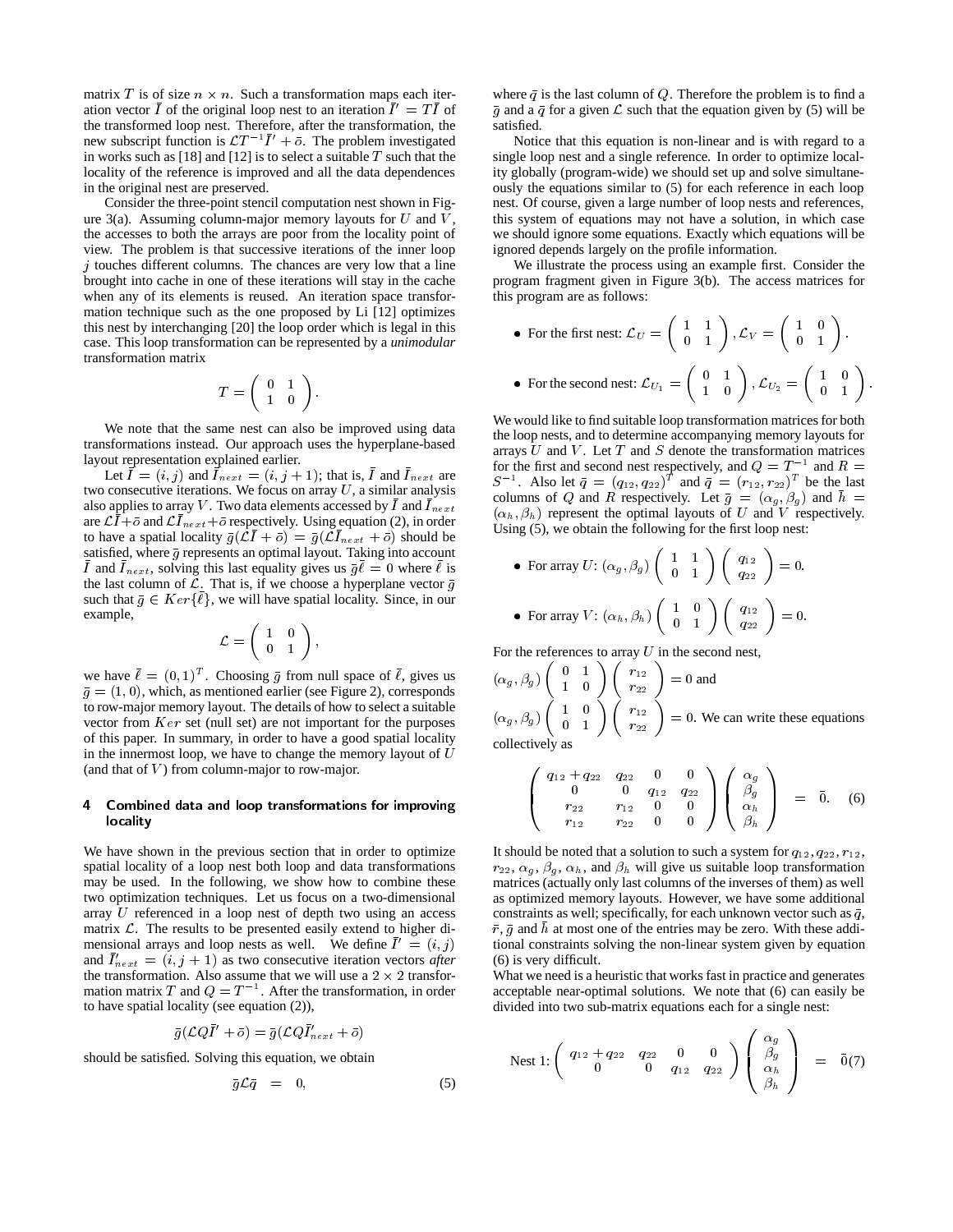do i = 3, N do j = 3, N U(i,j)=(V(i-2,j)+V(i,j)+V(i,j-2))/3.0 **(a)** do i = 1, N do j = 1, N U(i+j,j)=V(i,j) do i = 1, N do j = 1, N =U(j,i)+U(i,j) **(b)** do u = 1, N do v = 1, N U(u+v,v)=V(u,v) do u = -N+1, N-1 do v = max(1-u,1), min(N-u,N) =U(v,u+v)+U(u+v,v) **(c)**

Figure 3: (a) An example loop nest. (b) Original fragment. (c) Optimized version of (b).

Next 2:

\n
$$
\begin{pmatrix}\n r_{22} & r_{12} & 0 & 0 \\
 r_{12} & r_{22} & 0 & 0\n \end{pmatrix}\n \begin{pmatrix}\n \frac{\alpha_g}{\beta_g} \\
 \frac{\alpha_h}{\beta_h}\n \end{pmatrix} = 0.
$$
\n(8)

There is a coupling between (7) and (8) due to layout vectors. Let us first focus on (7), and assume that this loop nest is more costly than the second one and no iteration space transformation will be applied; that is, Q is the identity matrix meaning that  $q_{12} = 0$  and  $q_{22} = 1$ . Later in the paper we discuss this decision in detail. We can now think of (7) in a block form as shown below:

$$
\left(-\frac{q_{12}+q_{22}}{0}-\frac{q_{22}}{0}\cdot\frac{0}{q_{12}}-\frac{0}{q_{22}}\right)\begin{pmatrix}\alpha_g\\ \beta_g\\ \alpha_h\\ \beta_h\end{pmatrix} = \bar{0} \quad (9)
$$

This last equation can be written symbolically as follows:

$$
\left(\begin{array}{cc} S_I & 0 \\ 0 & S_{II} \end{array}\right)\left(\begin{array}{cc} \bar{g} \\ \bar{h} \end{array}\right) \;\;=\;\; \bar{0}
$$

where  $S_I$  and  $S_{II}$  correspond to non-zero sub-matrices in (9). Now we need to solve two equations:  $S_I \bar{g} = 0$  and  $S_{II} \bar{h} = 0$ . Since we have assumed Q is the identity matrix, from  $S_I \bar{g} = 0$  we have  $\alpha_g + \beta_g = 0$ , which gives  $(\alpha_g, \beta_g) = (1, -1)$ . On the other hand, from  $S_{II}h = 0$  we obtain  $\beta_h = 0$  which leads to  $(\alpha_h, \beta_h) =$  $(1, 0)$ . Therefore, for the best locality in the first loop nest, array  $U$  should have diagonal memory layout whereas array  $V$  should be row-major.

Next we *propagate* these layout constraints to the second loop nest, and solve equation (8) for  $r_{12}$  and  $r_{22}$ . From

 $\mathbf{1}$ 

$$
\left(\begin{array}{ccc} r_{22} & r_{12} & 0 & 0 \\ r_{12} & r_{22} & 0 & 0 \end{array}\right) \left(\begin{array}{c} 1 \\ -1 \\ 1 \\ 0 \end{array}\right) = 0,
$$

we have  $r_{12} = r_{22} = 1$ . Thus, a suitable transformation matrix is

$$
R = \begin{pmatrix} 1 & 1 \\ 0 & 1 \end{pmatrix}
$$
, which gives  $S = R^{-1} = \begin{pmatrix} 1 & -1 \\ 0 & 1 \end{pmatrix}$ . The

Using both loop transformation matrices and optimized memory layouts, the transformed program is shown in Figure 3(c). Notice that both loop nests exhibit good locality provided that array <sup>U</sup> is diagonally stored and array  $V$  is row-major. There is an additional transformation step which modifies this program for a language with fixed (canonical) memory layout; but since that step is almost mechanical, we omit it and refer the reader to [7] and [15]. The details of how to fill out a partially completed transformation matrix can be found in [12].

We stress that the second loop nest in Figure 3(b) cannot be optimized using pure loop (e.g., [12]) or pure data (e.g., [15]) transformations alone; because, there is spatial reuse in two orthogonal directions. This simple example shows that a combined approach might be useful for some programs.

### 4.1 Locality coefficient

To evaluate the amount of locality before and after the optimization process, we use a simple metric referred to as the *locality coefficient*. We define the locality coefficient of a loop nest as the number of references that exhibit locality (spatial or temporal) in the *innermost* loop. The locality coefficient of a series of loop nests is defined to be the sum of the locality coefficients of the individual nests. The locality coefficients of two different versions of a program can be used as a guide to decide which version is better than the other from the locality point of view. In the case of a tie, we favor the program with more temporal locality. Of course, this evaluation criterion for locality is very rough and assumes that all references have the same weight and the bounds of all innermost loops as well as the sizes of all arrays are of the same order. This model can be improved upon by taking into account a detailed profile information as well as the bounds of the arrays and the loops after a transformation; but, the exactness of the evaluation model is not very relevant for the purpose of this paper and the rest of the approach is independent of the particular locality evaluation criterion chosen. For example, the locality coefficient of the program shown in Figure 3(b) (assuming column-major layouts) is <sup>1</sup> whereas that of the optimized code in Figure 3(c) is <sup>4</sup> under optimal layouts.

#### 4.2 Formulation for the general case

In the general case, when we handle a given loop nest during the global optimization process, some of the array layouts might be known, while the layouts of some arrays are yet to be determined. In such cases, we end up with a system of equations of the following type, which we call a *target system*:

$$
S\bar{\xi} = \bar{0}.\tag{10}
$$

The systems given in equations (7) and (8) are two example target systems. Here  $S$  is a matrix which contains only last the column entries of the inverse of the loop transformation matrix, and  $\xi$  is a vector obtained from concatenating the hyperplane vectors. Our approach first brings this system into following form using elementary row interchange operations:

$$
\left(\begin{array}{cc} S_I & Z_I \\ Z_{II} & S_{II} \end{array}\right) \left(\begin{array}{c} \bar{\xi}_k \\ \bar{\xi}_u \end{array}\right) = \bar{0}, \qquad (11)
$$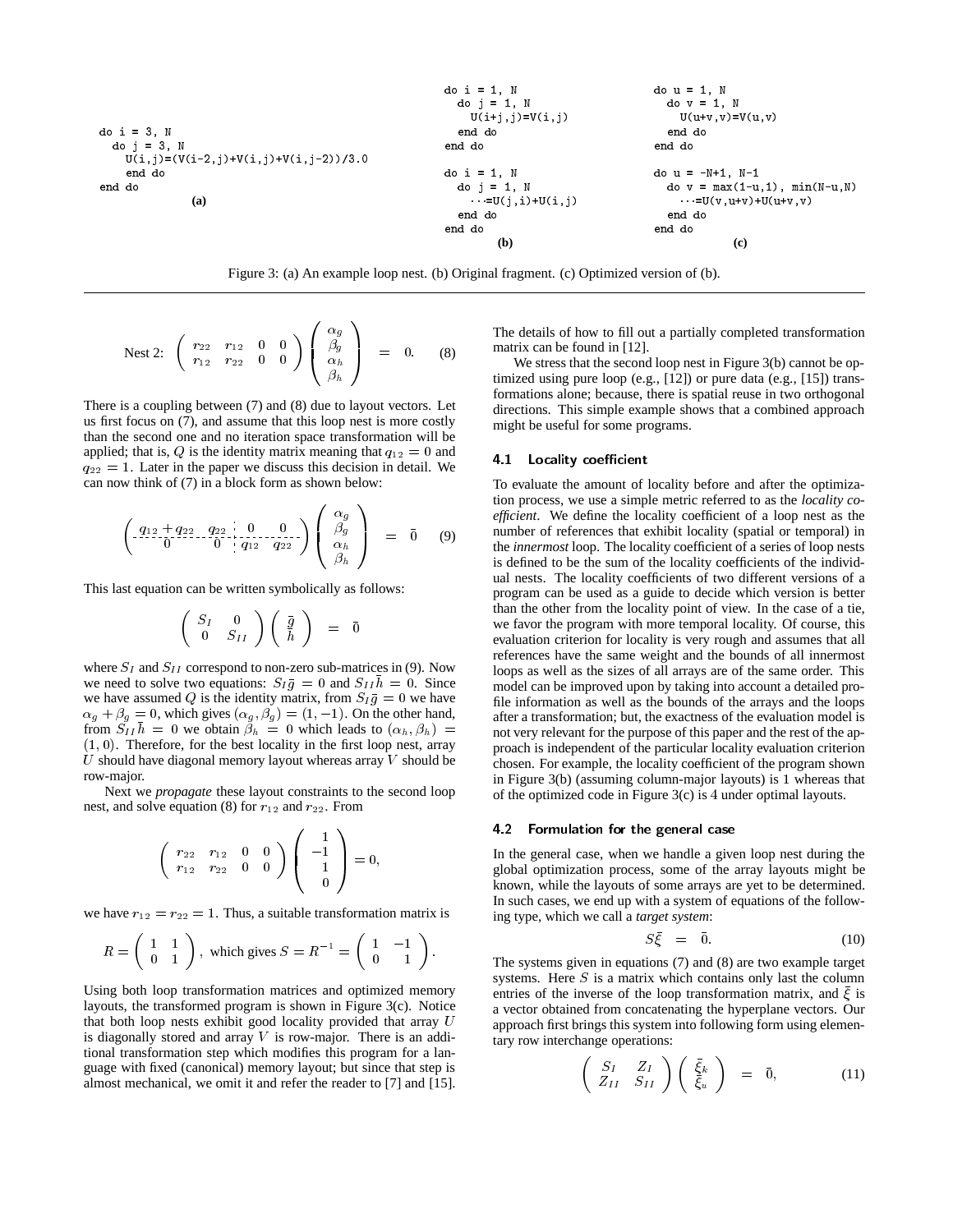where  $S_I$  and  $S_{II}$  are non-zero sub-matrices and  $Z_I$  and  $Z_{II}$  are zero sub-matrices. It is easy to see that this is always possible. The vector  $\xi_k$  contains entries of hyperplane vectors (which correspond to memory layouts) that *have been* determined so far. The other vector,  $\xi_u$ , consists of entries of the hyperplane vectors which *are to be* determined. After this point, our solution procedure comprises three steps:

**(1)** From  $S_I \xi_k = \overline{0}$ , the entries of  $S_I$  are found;

**(2)** From the entries of  $S_I$ , the entries of  $S_{II}$  are determined; and

**(3)** From  $S_{II}\xi_u = \overline{0}$ , the entries of  $\xi_u$  are solved.

We note that these three steps informally correspond to determining a loop transformation taking into account memory layouts obtained so far, and to determining memory layouts of (possibly a subset of) the remaining arrays whose layouts have not been determined so far. In the following, we explain these three steps in more detail.

Step (1) corresponds to solving a homogeneous system of equations. We first transform this system into  $\xi_k^T S_I^T = \overline{0}$ , and then solve it for  $S_I$ . Of course, given a large number of references this system may not have a solution at all. In that case, we ignore some equations, and attempt to solve it again. The equations to be ignored should correspond to references that are least frequently accessed. The profile information might be useful in determining the access frequency of references.

In Step (2), the elements of  $S_{II}$  are determined from the elements of  $S_I$  found in the previous step. Although this step looks trivial, it is possible that an element which appears in  $S_{II}$  may not appear in  $S_I$ . In that case, we choose a value for this element arbitrarily avoiding picking up a zero value if all the other entries are zero.

Step (3) is very similar to Step (1), the only difference is that without taking the transposition, we start to solve the homogeneous system right away.

#### 4.3 The most costly nest revisited

So far, we have assumed that the most costly loop nest will be optimized using data transformations alone. In this subsection, we first argue for this decision. Then we show how our approach can be made more powerful by considering different alternatives for the most costly nest.

Given a loop nest, determining both loop and data transformations together is not trivial as the problem requires in finding integer solutions to nonlinear systems of equations. If the search spaces for data and/or loop transformations are restricted, then an exhaustive search (although still costly) might be reasonable [3]. However, we insist on most general loop and data transformations. Having decided that we will not optimize the most costly nest with a combined (loop plus data) approach, the choice is between either pure loop or pure data transformations. In general, we prefer data transformations; because even if we choose loop transformations, we have to assume some fixed layouts for the arrays referenced. Moreover, for a single loop nest, data space transformations can be more successful than loop transformations since the latter is constrained by data dependences [7].

However, for some programs it might be the case that the best optimized program is the one in which the most costly nest is optimized using iteration space transformations alone. The reason is rather subtle. As mentioned previously, pure loop transformations can optimize temporal locality while pure data transformations cannot. If the most costly loop nest contains a number of references for which temporal reuse can be exploited in the innermost loop,

Table 1: Programs in our experiment set and different versions [SIZE in doubles; for adi and transpose, there is an outermost timing loop].

| PROGRAM   |         | COMMENT                                      | SIZE                                         |  |  |  |  |  |
|-----------|---------|----------------------------------------------|----------------------------------------------|--|--|--|--|--|
| btrix     |         | from Spec92                                  | $5 \times 5 \times 175 \times 175$           |  |  |  |  |  |
| adi       |         | from Livermore                               | $3 \times 1024 \times 1024$                  |  |  |  |  |  |
| transpose |         | from NWChem (PNL) [14]                       | $2048 \times 2048$                           |  |  |  |  |  |
|           | VERSION | COMMENT                                      |                                              |  |  |  |  |  |
|           | co1     | fixed column-major memory layouts            |                                              |  |  |  |  |  |
|           | row     | fixed row-major memory layouts               |                                              |  |  |  |  |  |
|           | lopt    | loop-optimized version: no layout transforms |                                              |  |  |  |  |  |
|           | dopt    |                                              | layout-optimized version: no loop transforms |  |  |  |  |  |
|           | comb    | combined $loop + data$ layout transforms     |                                              |  |  |  |  |  |

then a pure loop based approach may result in a better code than a pure data based approach.

To solve this problem, our current approach is as follows. For the most costly nest, we consider two alternatives: pure loop and pure data transformations. Then we proceed for each version as explained in the previous sections, and finally come up with two different optimized program. Finally, we calculate and compare the locality coefficients of these two programs, and select the one with the larger coefficient. Notice that once the most costly nest is optimized, our approach will have some layout constraints for the remaining nests, and will proceed to optimize each nest using a combined approach which employs both loop and data transformations as explained.

Given the fact that the global locality optimization problem is NP-complete, and that in most programs the bulk of the execution time is spent in a couple of loop nests, we believe our approach is suitable for optimizing locality for multiple loop nests.

#### 4.4 Impact on multiprocessor execution

Our locality algorithm strives to optimize locality in as many innermost loops as possible using a mix of loop and data transformations. This approach has can generate—as a byproduct—localityfree outer loops which are perfect candidates for parallelization. This is very desirable as otherwise parallelizing a loop which carries reuse is one of the main causes for inter-processor data sharing [12]. Intuitively, the more aggressive the compiler is in bringing the loops carrying reuse into innermost positions, the less false and true sharing will occur.

#### 5 5 Performance results

In this section, we present our performance results to demonstrate the impact of our global locality optimization approach. We show execution times for three programs on an <sup>8</sup>-node SGI Origin distributed-shared-memory machine. This machine uses <sup>195</sup>MHz R<sup>10000</sup> processors, <sup>32</sup>KB L1 data cache and <sup>4</sup>MB L2 unified cache. The C versions of the programs are compiled by the native C compiler using -O2 option. The timings are taken using the *gettimeofday* routine. The programs that we use and the different versions that we experiment with are given in Table 1. The execution times in seconds for the programs in our experimental suite are given in Tables 2(a), 2(b) and 2(c) for btrix, adi, and transpose, respectively. The last rows in these tables give the percentage of improvement obtained using the comb version (our combined approach) over the next best time. It should be stated that in all versions after the transformations for locality the outermost loop which does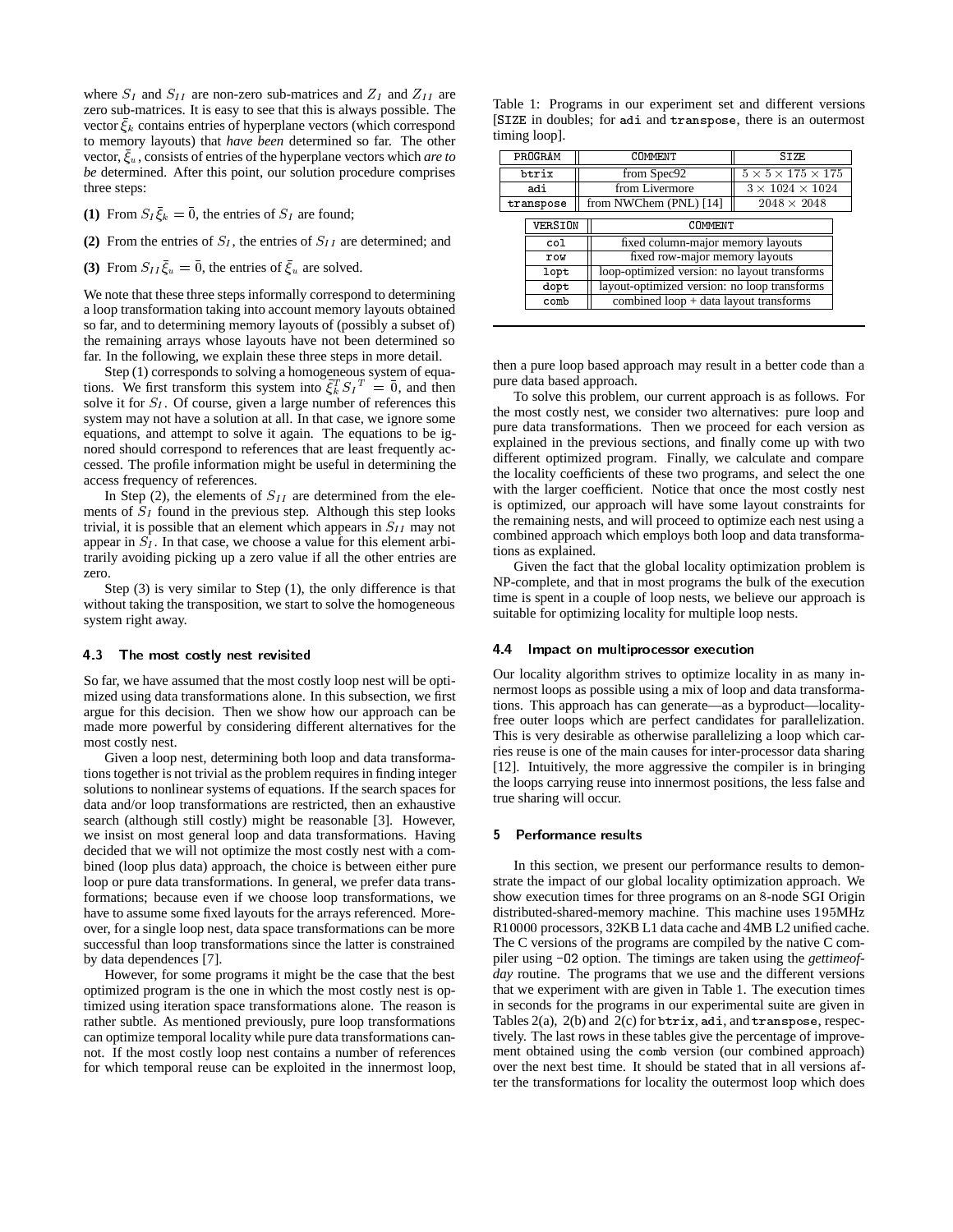not carry any data dependence has been parallelized. From these results, we conclude the following:

(1) Our combined approach is very successful in optimizing locality; to be specific, for all three programs, the comb version results in the best output code and the best execution time.

(2) The percentage of improvement depends on the relative performances of the other versions; therefore, there is not a single trend. It is also interesting to note that in two cases, adi and transpose, our approach (comb) generates the same code as lopt or dopt, respectively. This is due to our extended approach which considers both pure data- and pure loop-optimized versions of the most costly nest.

#### 6 6 Related work

Recent years have witnessed a success in locality enhancing transformations. A majority of the techniques used are based on loop transformations. Wolf and Lam [18] describe reuse vectors and explain how they can be used for optimizing locality. Their method is sort of exhaustive and in some cases can only work with the approximate reuse vectors. Li [12] also considers reuse vectors but determines an appropriate loop transformation matrix in one go rather than resorting to an exhaustive search. Neither Li [12] nor Wolf and Lam [18] consider memory layout transformations; and since a loop transformation to improve locality of a reference can sometimes adversely affect the locality of another reference, both approaches may end up with unsatisfactory solutions. The cost of the methods mentioned is partly eliminated by a simple heuristic used by McKinley et al. [13]. Their method employs a simple cost formulation and considers loop permutation, loop reversal, loop fusion and distribution. In addition to having the disadvantages of an approach which is based on loop transformations alone, since they do not consider general non-singular loop transformations they may not be able to optimize some loop nests for which loop permutation does not work.

Considering the fact that linear loop transformations may be insufficient for some loop nests, some researchers have focussed on loop tiling [19] which in most cases can be accomplished via a combination of strip-mining and interchanging. The main question however is to select an appropriate tile size which is dependent on loop orders, array sizes, as well as cache sizes and degree of associativity [4].

More recently some researchers have considered data layout transformations which are simply restructuring of multi-dimensional arrays in memory. Leung and Zahorjan [11] present a technique which is based on non-singular data transformation matrices. They show that data transformations may be successful where loop transformations fail either because of conflicting requirements between different references to different arrays or simply because data dependences prevent the desired loop transformation. O'Boyle and Knijnenburg [15] also argue for data transformations. Apart from using it for optimizing spatial locality, they consider the use of data transformations for data alignment and page replication problems on parallel machines. There are two major problems with those techniques based on pure data transformations. First, data transformations cannot optimize for temporal locality which in turn may lead to poor register usage. Second, the impact of a layout transformation is global meaning that it affects (sometimes adversely) all the references to that array in all nests (assuming that no dynamic transformation is considered). Given large number of nests, it might be very difficult to come up with a data layout which satisfies as many nests as possible.

Yet another approach is to apply a combination of loop and data transformations for enhancing locality as we have done in this paper. Cierniak and Li [3] use this approach. Since they mainly focus on a single loop nest and the general problem exhibits non-linearity, they restrict search spaces for possible loop and data transformations, and resort to exhaustive search in this restricted search space. The data transformations they consider are permutations only; therefore, they cannot optimize banded matrix applications fully for which diagonal layouts are the most suitable. Kandemir et al. [8, 9] also consider data layout optimization techniques. Their techniques unify loop and data transformations in a unified framework, but restrict the data Even in the restricted space, they perform sort of exhaustive search.

In contrast to the previous work, our approach presented in this paper uses both loop and data transformations; and consequently can enjoy the advantages of the both. Also the search spaces that we consider for loop and data transformations are very general: For loop transformations we use general non-singular linear transformation matrices, and for memory layouts we can choose any optimal layout that can be expressed by hyperplanes. Finally, rather than limiting scope to a single loop nest we focus on a sequence of loop nests and propagate memory layouts across loop nests.

# 7 Conclusions

In this paper we have described a unified global approach for optimizing locality given a series of loop nests. During the optimization process, when a new loop nest is to be optimized, our approach first applies a loop transformation to it to satisfy the layout requirements for the references to arrays whose layouts have already been determined. It then determines suitable memory layouts for the remaining arrays referenced in the nest. The overall process is thus an alternating sequence of data (array layout) and loop (iteration space) transformations. Although the general problem looks difficult, we have shown in this paper that the whole process for a single nest can be formulated in a nice mathematical framework which is based on explicit memory layout representations. We have also shown that our approach looks more successful than existing locality enhancing (linear transformation) techniques whether they are pure loop based, pure data based, or a combination of both.

We are currently looking at the interaction between our framework and tiling, and plan to work on several problems such as evaluating relative performances of tiled code versus the resultant code from our approach and comparing our approach to a relatively new form of tiling, namely data-centric tiling [10]. In addition, we plan to investigate the effectiveness of *blocked* data layouts—in which the elements accessed by a tile are stored contiguously in memory—in improving the cache performance further. Also, we are working on extending our techniques for optimizing locality across program modules.

### Acknowledgments

The work of M. Kandemir and A. Choudhary was supported in part by NSF Young Investigator Award CCR-9357840, NSF grant CCR-9509143 and Air Force Materials Command under contract F30602-97-C-0026. J. Ramanujam was supported in part by supported in part by NSF Young Investigator Award CCR-9457768 and NSF grant CCR-9210422. P. Banerjee was supported in part by NSF under grant CCR-9526325 and in part by DARPA under contract DABT-63-97-C-0035.

#### **References**

[1] J. Anderson, S. Amarasinghe, and M. Lam. Data and computation transformations for multiprocessors. In *Proc. 5th SIGPLAN*